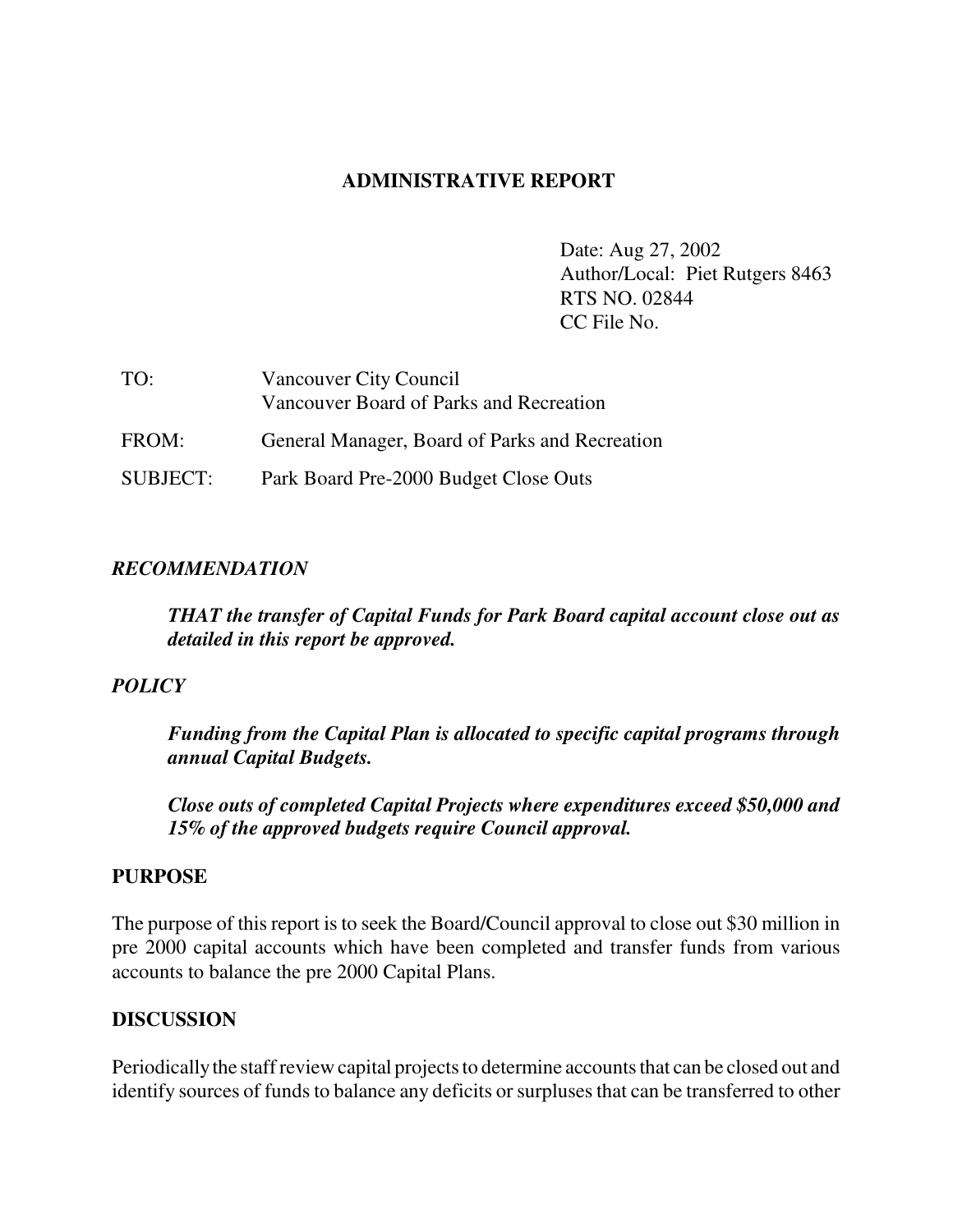projects. The periodic review improves monitoring of project costs and ensures funds are available for all capital projects.

Staff have reviewed accounts in the Capital Plans prior to 2000 and completed the task of closing out accounts as appropriate. In addition to these closeouts and transfers, a number of budget transfers were done at the administrative level, in particular, the one-time consolidation of accounts just prior to moving from the legacy system to SAP. Details of the recommended transfers and close outs are outlined below. Council approval is requested where noted for projects involving transfers between Capital accounts of over \$50,000 and 15% of the budget.

### **Facility Development**

Of the 96 individual account groups closed in this category, 3 groups (as detailed in the following table) have expenditures that vary from their appropriation by more than 15% and \$50,000 and therefore require detailed explanations.

| Project                                                                                                                                                                                                                                                                                                                                                                                                                                                                                                                       | Appropriation | <b>Balance</b> |
|-------------------------------------------------------------------------------------------------------------------------------------------------------------------------------------------------------------------------------------------------------------------------------------------------------------------------------------------------------------------------------------------------------------------------------------------------------------------------------------------------------------------------------|---------------|----------------|
| 30001060 Brockton Totem Pole Visitor Centre 94-96<br>The original design for the project turned out to be too<br>expensive and the facility had to be substantially redesigned,<br>which incurred additional fees. Additional fees were also<br>incurred during the civic strike of 2000, when the<br>consultants were asked to take on additional site inspection<br>duties. Electrical services to both the info booth and<br>Brockton totem pole visitor centre needed upgrading over<br>and beyond what was budgeted for. | \$666,173     | (\$159,568)    |
| Post design changes to the sewage system also resulted in<br>additional costs. These factors combined led to an overrun<br>of \$159,568.                                                                                                                                                                                                                                                                                                                                                                                      |               |                |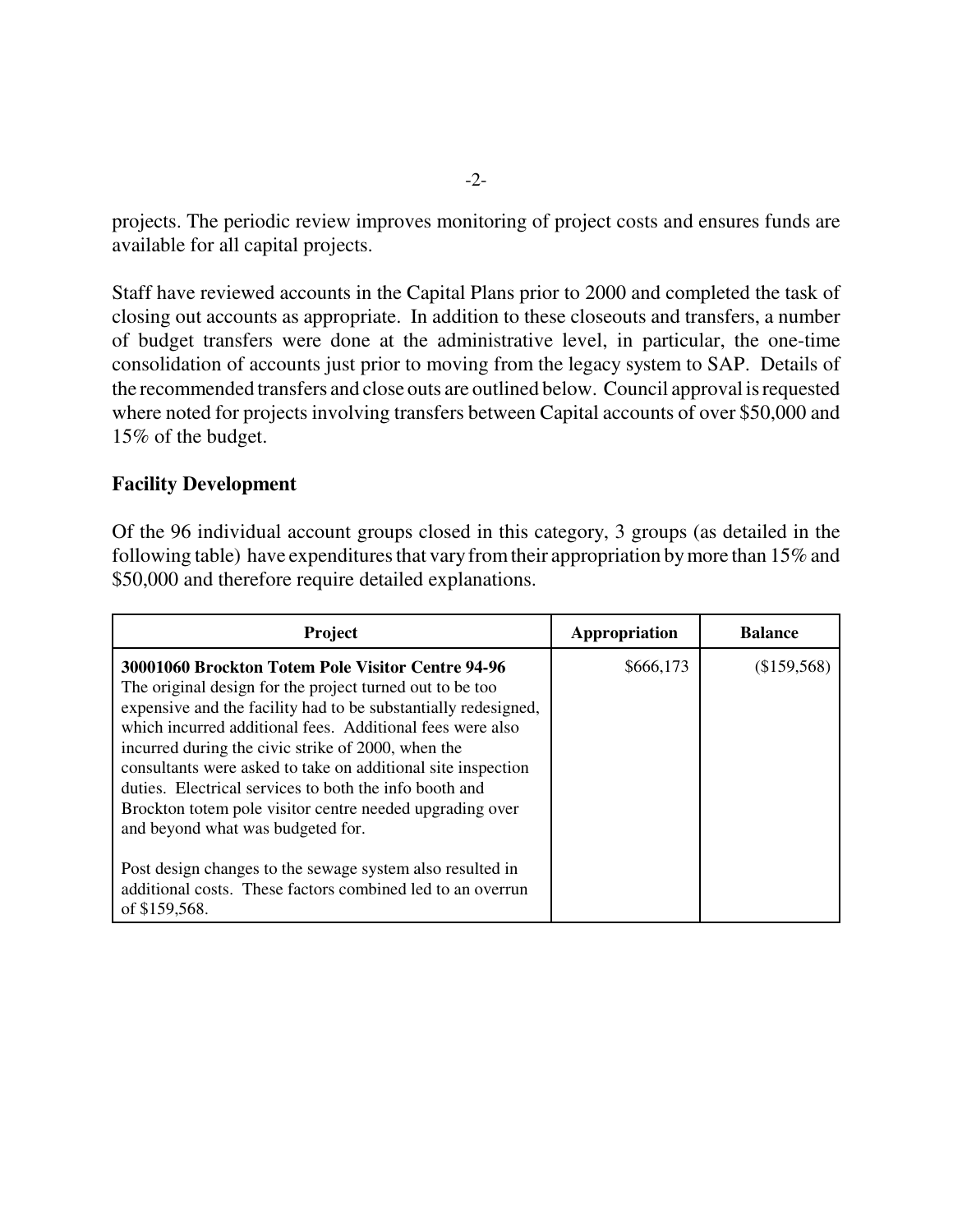| 30000998 General Facility Improvement 97 & 30001022<br><b>General Facility Improvement 98</b><br>Normally, these accounts would fund staff time not<br>allocated to individual projects, feasibility and cost studies,<br>small but urgent projects and contingencies associated with<br>funded projects. During the transition to a new computer<br>system these transactions were not properly allocated.<br>Instead of staff time being charged to individual capital<br>projects, it was charged to two orders in facility<br>development. Allocating these charges to individual orders<br>now would be time consuming and of little value since the<br>orders affected are now set for closure. | \$502,728 | (\$78,950) |
|-------------------------------------------------------------------------------------------------------------------------------------------------------------------------------------------------------------------------------------------------------------------------------------------------------------------------------------------------------------------------------------------------------------------------------------------------------------------------------------------------------------------------------------------------------------------------------------------------------------------------------------------------------------------------------------------------------|-----------|------------|
| 30001012 Fieldhouse Upgrading 98<br>The fieldhouse upgrading involves projects in a number of<br>the 66 fieldhouses. Some of these projects have been<br>reassigned a lower priority or deferred to a subsequent<br>capital budget. There is sufficient funding in the 2002<br>Capital Plan to cover the anticipated work to the end of the<br>year. Funding thus freed up is being used to offset other<br>Facility Development project overruns.                                                                                                                                                                                                                                                    | \$272,100 | \$164,765  |

Forthe Facilities Development Group as a whole, the projects being closed out have budgets of **\$7,168,924** and expenditures of **\$7,316,143**, resulting in a balance of **\$147,219** to be funded from the following source:

• **\$148,000** to be funded from 2001 & 2002 Concession Rebuilds (30003275 & 30005624) for Brockton Totem Pole Visitor Centre

This requires changes in the scope of contemplated concession projects yet to be undertaken.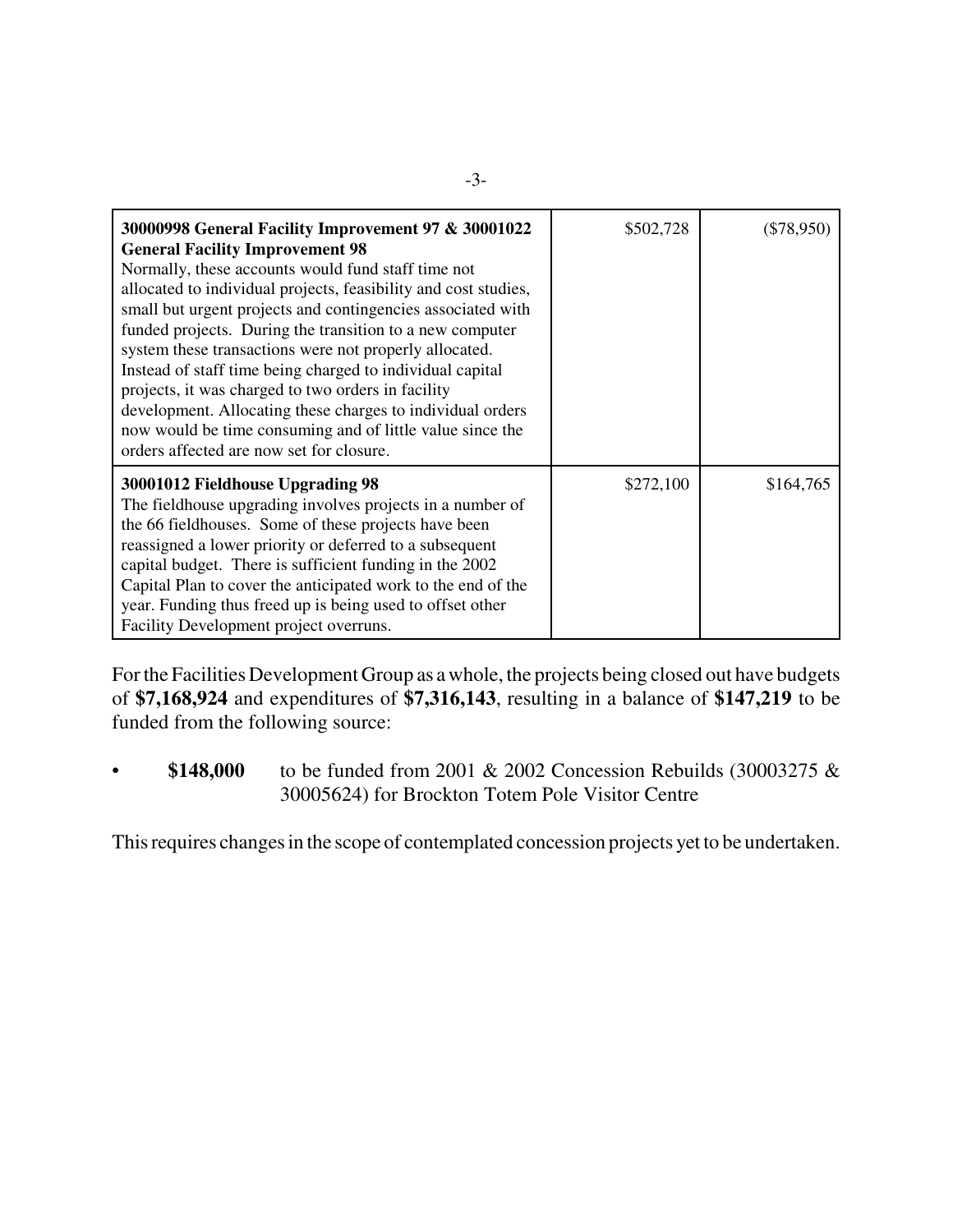### **Park Development**

Of the 94 individual account groups closed in this category, 7 groups (as detailed in the following table) have expenditures that vary from their appropriation by more than 15% and \$50,000 and therefore require detailed explanations.

| Project                                                                                                                                                                                                                                                                                                                                                                                                                                                                                                                                             | Appropriation | <b>Balance</b> |
|-----------------------------------------------------------------------------------------------------------------------------------------------------------------------------------------------------------------------------------------------------------------------------------------------------------------------------------------------------------------------------------------------------------------------------------------------------------------------------------------------------------------------------------------------------|---------------|----------------|
| 30000877 General Park Improvement 97<br>Inadvertently staff time which should have been charged to 2000,<br>2001 and 2002 order numbers was charged to this order number.<br>As a result of the transfers proposed in this report, the deficit in this<br>cost centre will be covered by unused funding in 2000, 2001 and<br>2002 cost centres, thus rectifying this situation.                                                                                                                                                                     | \$129,865     | (\$181,382)    |
| 30000880 General Park Planning 98<br>This account captured project staff charges normally allocated to<br>individual park development projects. During the transition to a<br>new computer system these transactions were not properly<br>allocated. Instead of staff time being charged to individual capital<br>projects, it was all charged to a couple of orders in park<br>development. Allocating these charges to individual orders now<br>would be time consuming and of little value since the orders<br>affected are now set for closure. | \$109,000     | (\$161,466)    |
| 30000892 Queen Elizabeth Park Tennis Courts 97, 30000893<br>Tennis Courts 98 and 30000894 Sport Courts Development 97<br>Additional work in tennis and sport court development was<br>undertaken to manage emerging liability issues, resulting in an over<br>expenditure.                                                                                                                                                                                                                                                                          | \$620,532     | (\$162,741)    |
| 30000845 and 30000847 Oakridge Langara Park Design 94-96<br>Two parks, Tisdall and Oak Park, were upgraded with these funds.<br>Oak Park ran over the budget due to underestimation of the cost of<br>the sports court.                                                                                                                                                                                                                                                                                                                             | \$315,000     | $(\$66,220)$   |
| 30000868 New Park Development 97<br>Staff salaries associated with project development were charged to<br>this work order between 2000 and 2002. To correct this now by<br>allocating these charges to individual orders would be time<br>consuming and of little value since the orders affected are now set<br>for closure.                                                                                                                                                                                                                       | \$258,032     | $(\$74,660)$   |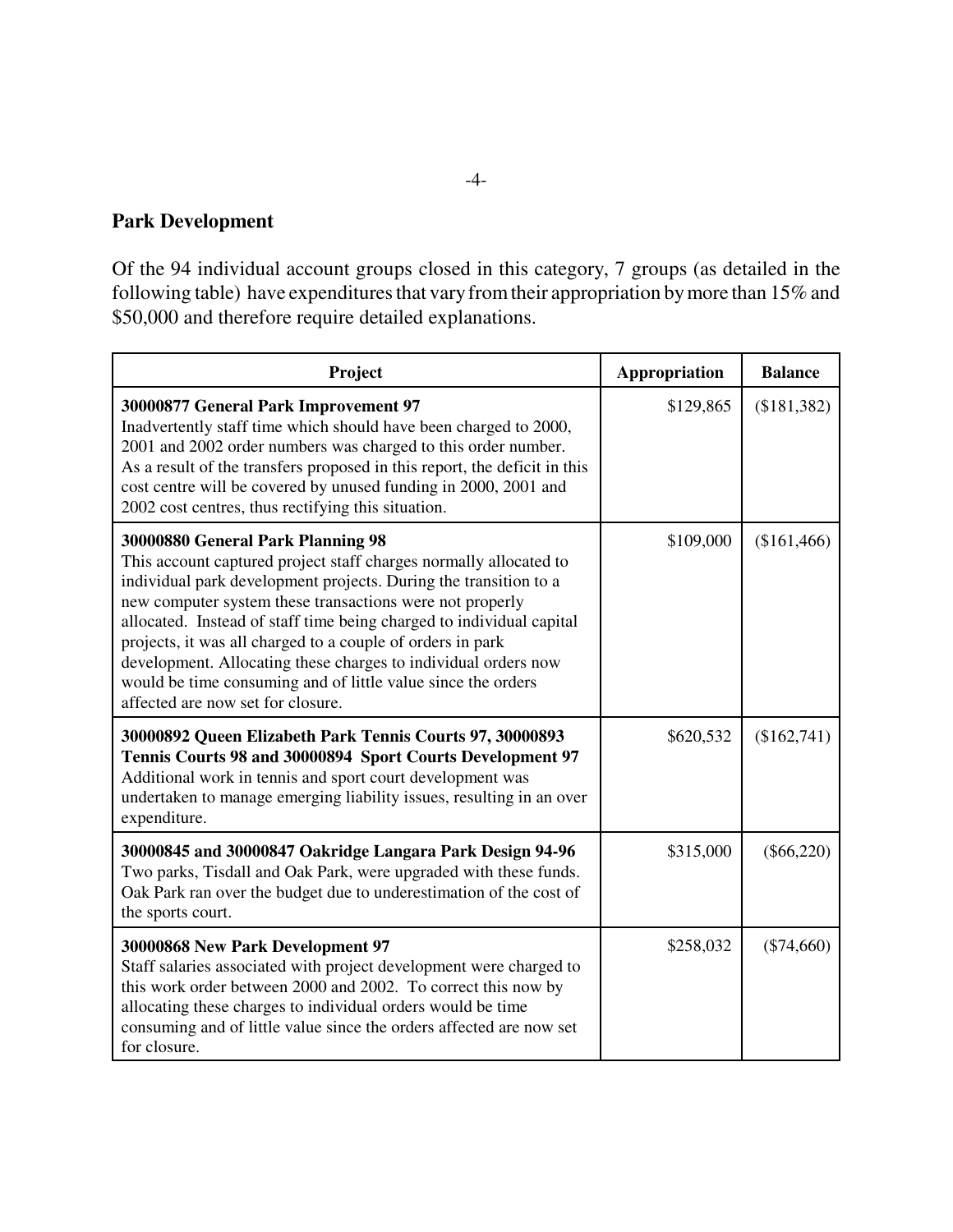| 30000910 Stanley Park Service Yard Parking Lot 87-90 and<br>30001525 Additional Revenue from Parking 97-99<br>When the Stanley Park Service Yard Parking Lot project went over<br>budget for reasons outlined below, additional funds were allocated<br>from Parking revenue in Stanley Park to cover these projected<br>costs. The remaining \$158,053 is needed to cover costs in the other<br>Stanley Park projects as below:<br>Unforeseen soils problems in the Stanley Park Service Yard<br>parking lot and a decision to install an environmentally<br>sustainable surface drained system instead of a traditional<br>drainage system.<br>Water treatment and circulation in a three pond system was a<br>new design technology for the Park Board. Also unknown<br>existing infrastructure added to costs.<br>Forestry overruns were due predominantly to storms causing<br>unusually high forest management costs in Stanley Park. | \$555,000 | \$158,053 |
|---------------------------------------------------------------------------------------------------------------------------------------------------------------------------------------------------------------------------------------------------------------------------------------------------------------------------------------------------------------------------------------------------------------------------------------------------------------------------------------------------------------------------------------------------------------------------------------------------------------------------------------------------------------------------------------------------------------------------------------------------------------------------------------------------------------------------------------------------------------------------------------------------------------------------------------------|-----------|-----------|
| 30000859 Second Beach Erosion Control 94-96<br>As a result of a lengthy impact review process under the<br>Department of Fisheries and Oceans the erosion control is not<br>going ahead so these funds can now be re-assigned.                                                                                                                                                                                                                                                                                                                                                                                                                                                                                                                                                                                                                                                                                                              | \$239,000 | \$145,860 |

For the Park Development Group as a whole, the projects being closed out have budgets of **\$19,532,815** and expenditures of **\$19,673,890**, resulting in a balance of **\$141,075** to be funded from the following sources:

- **\$47,500** to be funded from 2002 Irrigation (30005637)
- \$40,000 to be funded from 2001 Beaches/Shoreline (30003288)<br>• \$30,000 to be funded from 89/91/94/96 New Brighton Park Impro
- **\$30,000** to be funded from 89/91/94/96 New Brighton Park Improvements (30000954) and
- **\$24,000** to be funded from 2002 Beach Erosion Monitoring (30005635)  **\$141,500**

The New Brighton Park and Beaches/Shoreline accounts had surpluses after project completion and in the other accounts, changes in the scope and/or deferral of contemplated projects are required.

# **Land Acquisition**

Of the 18 individual account groups closed in this category, 2 groups (as detailed in the following table) have expenditures that vary from their appropriation by more than 15% and \$50,000 and therefore require detailed explanations.